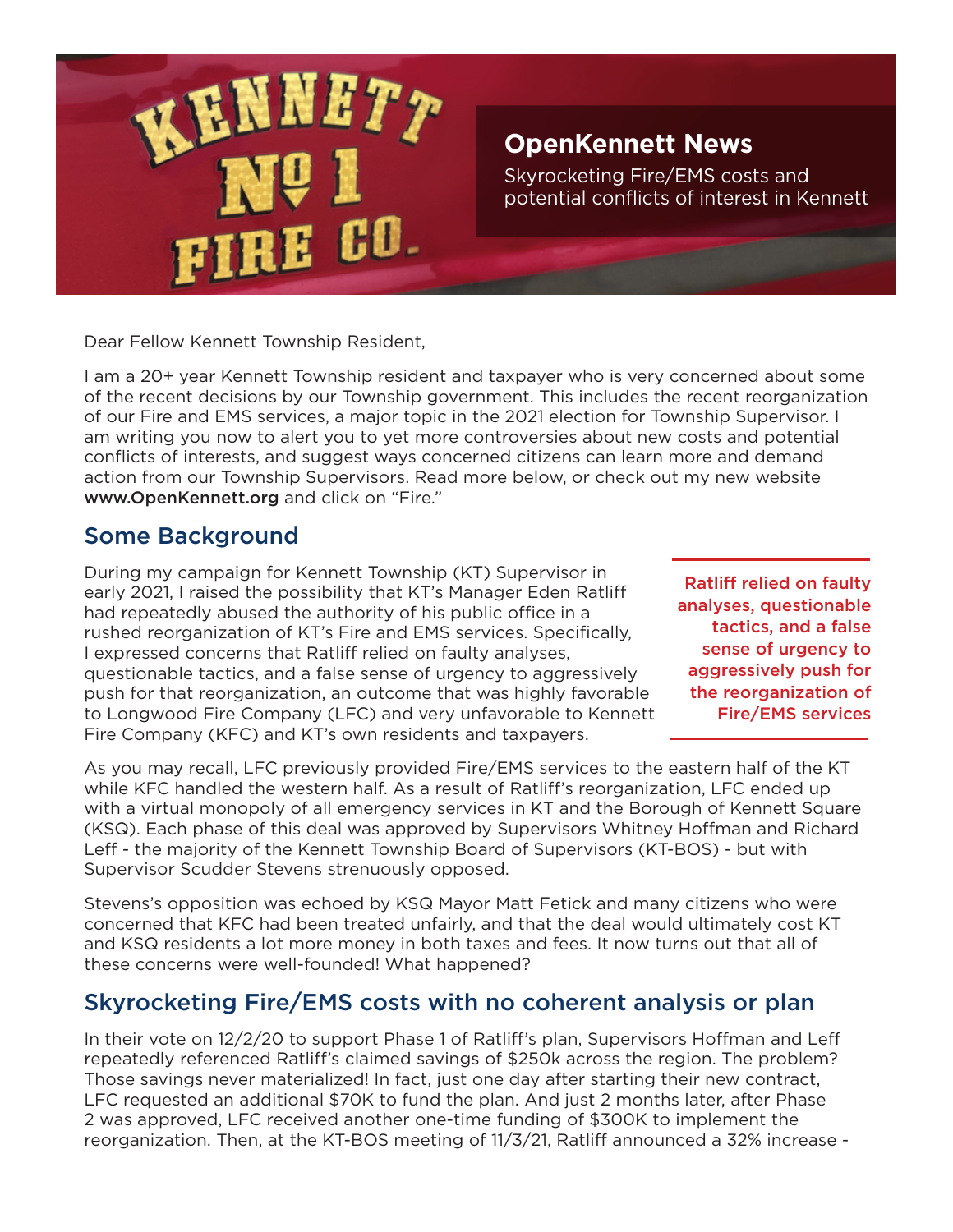an additional \$160k - in the cost of Fire/EMS services for Kennett Township for 2022. Ratliff reported that this massive increase was needed not only to pay for additional firefighters but to make up for years of deficit spending and to undertake a \$250K "volunteer recruitment" program. These increases are on top of the additional per-incident revenues LFC is now receiving from its monopoly of EMS, which is \$200 per incident more than KFC's previous rates. And all that's just in the first year!

Instead of the \$250k in savings promised by Ratliff, the reorganization resulted in \$600k in new expenses

How did \$250k in savings become \$600K in new expenses? The flawed analysis Ratliff presented on 12/2/20 failed to anticipate at least \$70k in new costs claimed by LFC on 3/2/21. It also failed to consider the massive increases requested on 11/3/21 for volunteer recruitment and new firefighters.

In my campaign, I drew attention to significant deficit spending by LFC, which reported a \$400k loss in 2019 alone, more than 20% of its revenue. This should have triggered serious concern

for LFC's long-term sustainability. Are salaries too high or are revenues falling? Is the organization drifting into a death spiral of debt?

While a public debate ensued, Ratliff provided no data to counter these concerns about LFC's sustainability. Instead, he continued to recommend restructuring that increased KT's dependence on LFC for Fire/EMS. But just 6 months later, after Ratliff had completed LFC's takeover of much of KFC's services, he justified the 32% increase in funding as needed to address "multi-year deficit spending by companies who have been insufficiently funded." The evidence suggests that Ratliff was quite willing to overlook potential long-term financial problems at LFC while he handed them a virtual monopoly.

# Serious Conflicts of Interest?

At that same 4/15/2021 meeting when LFC's takeover of KFC was completed, Ratliff admitted for the first time that, during the negotiations, he and two members of his immediate family had become volunteers for LFC. This clear conflict of interest was compounded by the fact that Ratliff failed to report it to either KT-BOS or KFC.

"Conflict of Interest" (The PA Public Official and Employee Ethics Act, § 1102): Use by a public official or public employee of the authority of his office or employment or any confidential information received through his holding public office or employment for the private pecuniary benefit of himself, a member of his immediate family or a business with which he or a member of his immediate family is associated."

But more recently there has surfaced even clearer evidence of a more serious conflict of interest. In early November 2021, the KT-BOS learned that Ratliff's wife, Gabrielle, had been hired as the Executive Assistant to the Fire Chief at LFC, a highly skilled and paid position, starting 10/29/2021. Ratliff subsequently confirmed it in an 11/8/2021 memo to the KT-BOS which has previously not been publicly revealed.

Gabrielle Ratliff's new position at Longwood Fire was probably created through the new funding engineered by her husband

Her new position has placed Ratliff's wife in a key role with a major KT services vendor which has derived a significant pecuniary advantage from the Fire/EMS reorganization recently engineered by Ratliff himself. Indeed, it seems likely that Gabrielle Ratliff's job was made possible in large part because of the new funding engineered by her husband. Moreover, the hiring of Ratliff's wife also transpired without LFC, Ratliff, or Ratliff's wife informing KT-BOS in advance.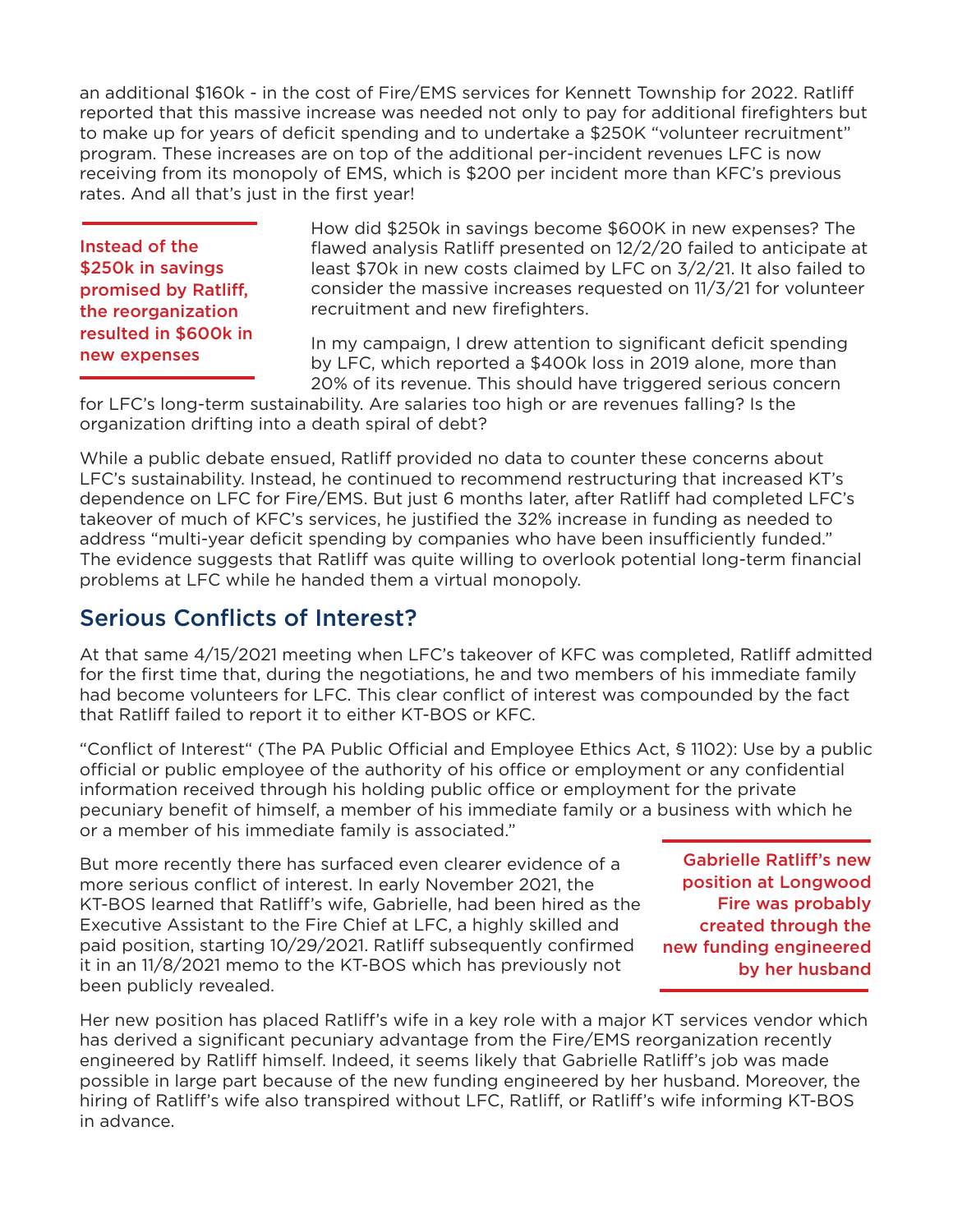#### www.OpenKennett.org

## What Can We Do?

Many people share similar concerns and are frustrated with our Board of Supervisors for taking no action and providing the public with no real information about this situation. Questions at public meetings are sometimes dodged, deflected, or simply ignored.

My new site - Open Kennett (www.OpenKennett.org) - is a public forum for all of us to share information to better understand important local issues like these. We have posted detailed information about the Fire/EMS debate there, including links to all relevant, publicly available documents. And you can subscribe to Open Kennett to stay updated on these and other issues and to write or petition our leaders to take action.

We must hold every supervisor, employee, and organization supported by KT accountable. Every day that unacceptable or unethical behavior is ignored risks further damage to KT's interests, the public trust in KT's government, and KT's relationships with other municipalities and organizations it works with.

We must hold every supervisor, employee, and organization supported by Kennett Township accountable

### My Ethics Complaint

As a Kennett Township resident and former candidate for public office, I concluded that it is my civic duty to formally request the Pennsylvania Ethics Commission to open an inquiry into the apparent conflicts of interest described above (see next page). The full complaint with supporting documents is available on www.OpenKennett.org.

I believe that the failures and potential conflicts of interest I have sought to document here are simply unacceptable in any employee, regardless of how competent they might otherwise appear to be. I am also calling on the supervisors to seek a new Township Manager as soon as possible. If you agree, see www.OpenKennett.org, where you can easily forward a relevant comment directly to the Supervisors.

Government cannot work when otherwise good citizens sit on the sidelines. Become informed, demand answers, and hold people accountable. *Start now!*

Peter Doehring

Resident and Homeowner, Kennett Township; Former Candidate, Kennett Township Supervisor